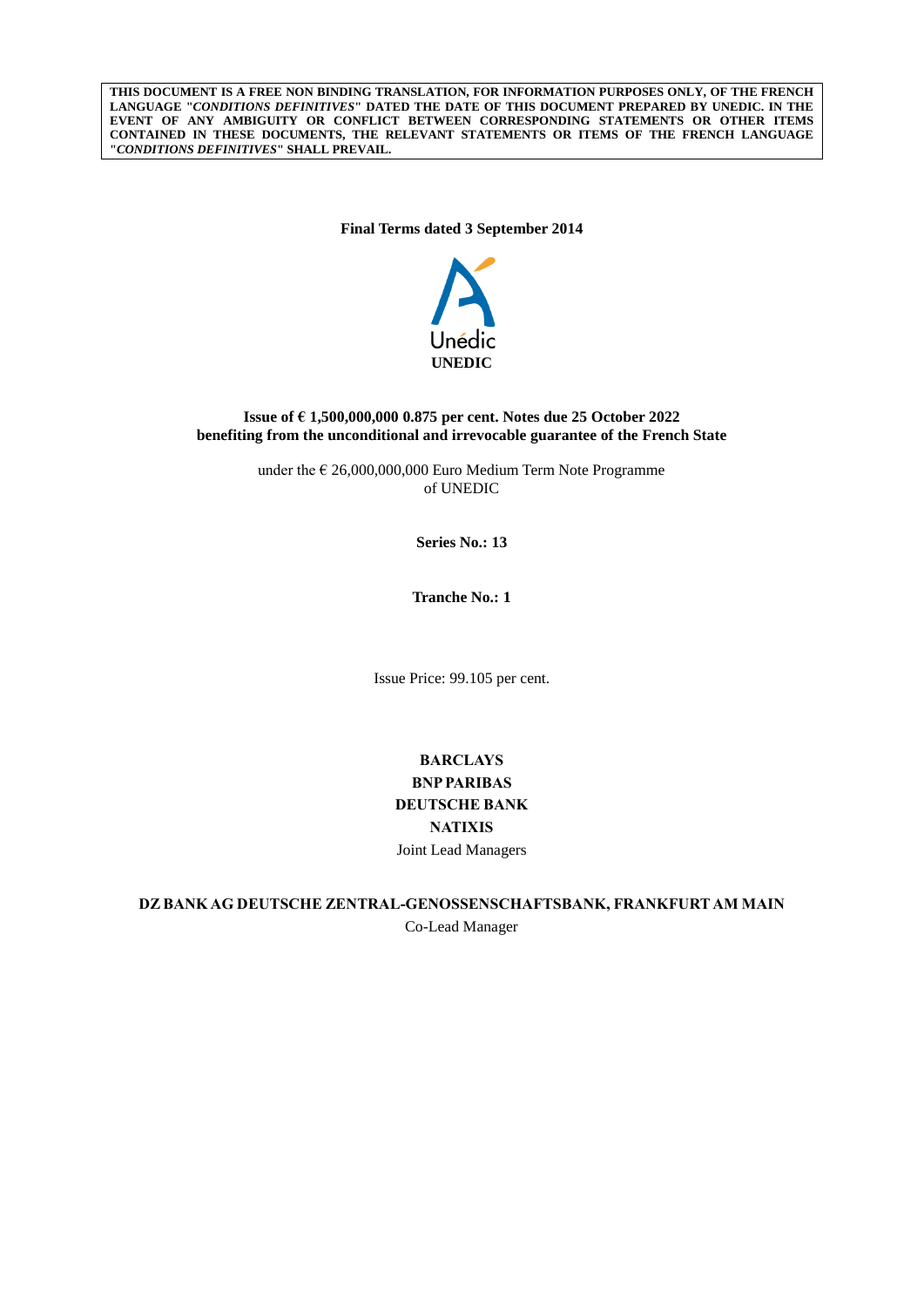# **PART A – CONTRACTUAL TERMS**

Terms used herein shall be deemed to be defined as such for the purposes of the Terms and Conditions set forth in the base prospectus dated 5 February 2014 (which received on that date the visa of the *Autorité des marchés financiers* (the "**AMF**") number 14-035) and in the supplement to the base prospectus dated 24 July 2014 (which received on that date the visa of the AMF number 14-437), which together constitute a base prospectus (the "**Base Prospectus**") for the purposes of the Directive 2003/71/EC of the European Parliament and of the Council of 4 November 2003, as amended (which includes the amendments made by Directive 2010/73/EU of the European Parliament and of the Council of 24 November 2010, to the extent that such amendments have been implemented in a Member State of the European Economic Area) (the "**Prospectus Directive**").

This document constitutes the Final Terms relating to the issue of the notes (the "**Notes**") described hereafter for the purposes of Article 5.4 of the Prospectus Directive 2003/71/EC and contains the definitive terms of the Notes. These Final Terms supplement the Base Prospectus relating to the Programme of issuance and must be read in conjunction therewith.

The Final Terms and the Base Prospectus are available for viewing on the websites of (a) the *Autorité des marchés financiers* (www.amf-france.org) and (b) the Issuer (www.unedic.org), and during normal business hours at the registered office of the Issuer and at the specified office of the Paying Agent(s) where copies may be obtained.

| 1. | <b>Issuer:</b>       |                                  | <b>UNEDIC</b>                                                                                                                                                                                                                                                                                                                                                                                        |
|----|----------------------|----------------------------------|------------------------------------------------------------------------------------------------------------------------------------------------------------------------------------------------------------------------------------------------------------------------------------------------------------------------------------------------------------------------------------------------------|
| 2. | <b>Guarantee:</b>    |                                  | Applicable                                                                                                                                                                                                                                                                                                                                                                                           |
|    |                      |                                  | Unconditional and irrevocable guarantee from the<br>French State granted pursuant to Article 75 of the<br>law no. 2013-1279 dated 29 December 2013<br>(French loi de finances rectificative pour 2013) and<br>Article 1 of the Order (arrêté) of the Minister for<br>Economy and Finance dated 29 janvier 2014<br>published in the Journal Officiel of the Republic of<br>France on 4 February 2014. |
| 3. | (i)                  | <b>Series Number:</b>            | 13                                                                                                                                                                                                                                                                                                                                                                                                   |
|    | (ii)                 | <b>Tranche Number:</b>           | 1                                                                                                                                                                                                                                                                                                                                                                                                    |
| 4. |                      | <b>Specified Currency:</b>       | Euro (" $\epsilon$ ")                                                                                                                                                                                                                                                                                                                                                                                |
| 5. |                      | <b>Aggregate Nominal Amount:</b> |                                                                                                                                                                                                                                                                                                                                                                                                      |
|    | (i)                  | Series:                          | € 1,500,000,000                                                                                                                                                                                                                                                                                                                                                                                      |
|    | (ii)                 | Tranche:                         | € 1,500,000,000                                                                                                                                                                                                                                                                                                                                                                                      |
| 6. |                      | <b>Issue proceeds:</b>           |                                                                                                                                                                                                                                                                                                                                                                                                      |
|    | (i)                  | Gross issue proceeds:            | € 1,486,575,000                                                                                                                                                                                                                                                                                                                                                                                      |
|    | (ii)                 | Estimated net issue proceeds:    | € 1,484,325,000                                                                                                                                                                                                                                                                                                                                                                                      |
| 7. | <b>Issue Price:</b>  |                                  | 99.105 per cent. of the Aggregate Nominal Amount                                                                                                                                                                                                                                                                                                                                                     |
| 8. | <b>Denomination:</b> |                                  | € 100,000                                                                                                                                                                                                                                                                                                                                                                                            |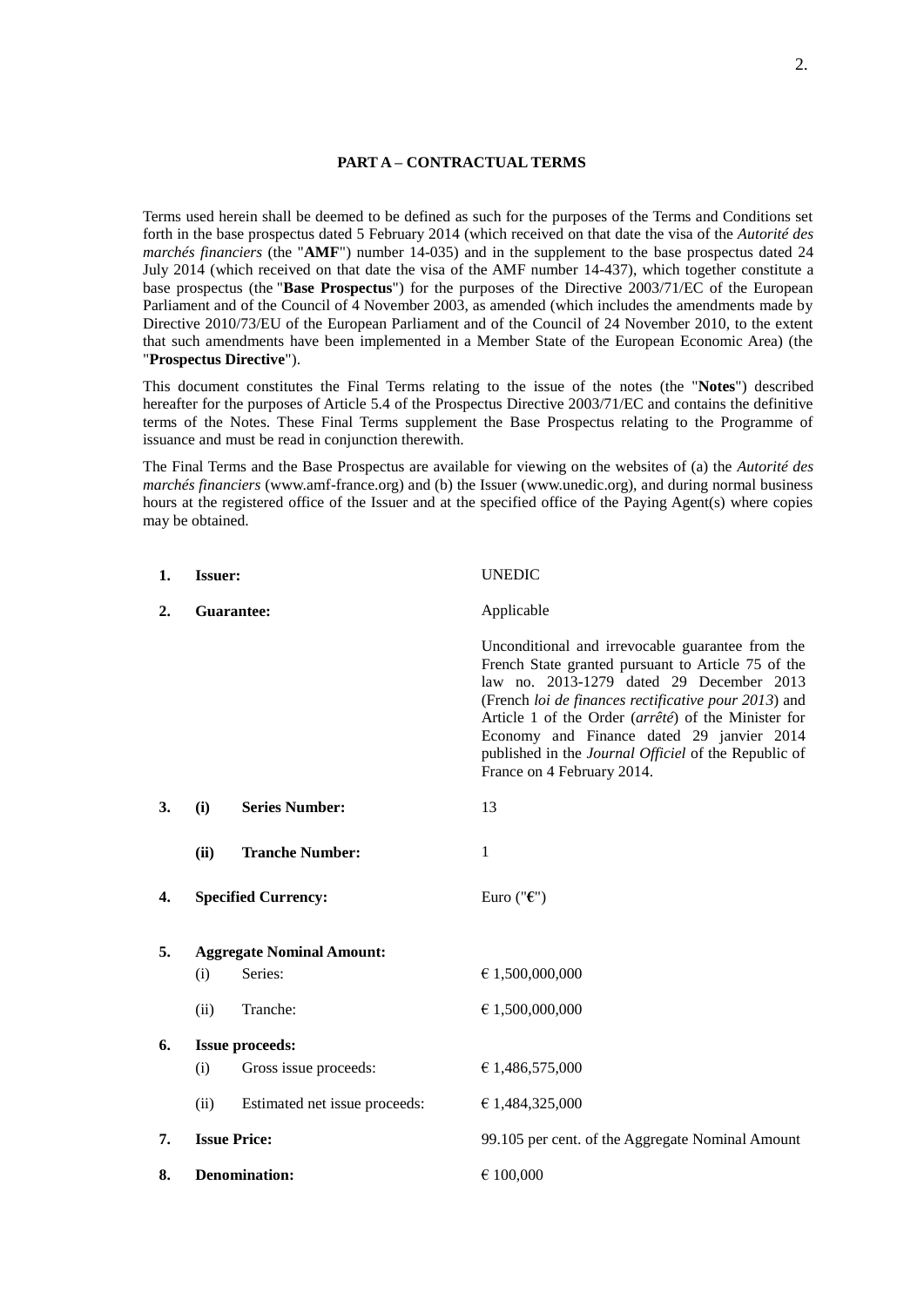| 9.         | <b>Number of Notes issued:</b>                                                                  | 15,000                                                                                                                                                                                                                                                                                  |
|------------|-------------------------------------------------------------------------------------------------|-----------------------------------------------------------------------------------------------------------------------------------------------------------------------------------------------------------------------------------------------------------------------------------------|
| 10.        | <b>Issue Date:</b><br>(i)                                                                       | 5 September 2014                                                                                                                                                                                                                                                                        |
|            | <b>Interest Commencement Date:</b><br>(ii)                                                      | <b>Issue Date</b>                                                                                                                                                                                                                                                                       |
| 11.        | <b>Maturity Date:</b>                                                                           | 25 October 2022                                                                                                                                                                                                                                                                         |
| 12.        | <b>Interest Rate:</b>                                                                           | 0.875 per cent. <i>per annum</i> Fixed Rate                                                                                                                                                                                                                                             |
| <b>13.</b> | <b>Redemption/Payment Basis:</b>                                                                | Redemption at par                                                                                                                                                                                                                                                                       |
| 14.        | <b>Change</b><br>of<br><b>Interest</b><br>Rate<br><b>or</b><br><b>Redemption/Payment Basis:</b> | Not Applicable                                                                                                                                                                                                                                                                          |
| 15.        | Option:                                                                                         | Not Applicable                                                                                                                                                                                                                                                                          |
| 16.        | Date of authorisations for issuance of<br>Notes:                                                | Decision of the Board of directors dated 27 June<br>2013 setting the terms for determining the<br>characteristics of the issue and authorising, from<br>February 2014 until February 2015, Vincent<br>Destival, <i>directeur général</i> of the Issuer, to<br>determine its final terms |
| 17.        | <b>Method of distribution:</b>                                                                  | Syndicated                                                                                                                                                                                                                                                                              |

## **PROVISIONS RELATING TO INTEREST PAYABLE**

| 18. |       | <b>Fixed Rate Notes Provisions:</b>                            | Applicable                                                                                                                                                                                                                       |
|-----|-------|----------------------------------------------------------------|----------------------------------------------------------------------------------------------------------------------------------------------------------------------------------------------------------------------------------|
|     | (i)   | Rate of Interest:                                              | 0.875 per cent. <i>per annum</i> payable annually in<br>arrear                                                                                                                                                                   |
|     | (ii)  | <b>Interest Payment Dates:</b>                                 | 25 October in each year<br>There will be a first long coupon in respect of the<br>first Interest Period, from and including the Interest<br>Commencement Date up to, but excluding, 25<br>October 2015 (the "First Long Coupon") |
|     | (iii) | <b>Fixed Coupon Amounts:</b>                                   | € 875 per € 100,000 in Denomination, except for<br>the First Long Coupon                                                                                                                                                         |
|     | (iv)  | Broken Amount(s):                                              | 994.86 $\epsilon$ per $\epsilon$ 100,000 in Denomination in respect<br>of the First Long Coupon                                                                                                                                  |
|     | (v)   | Day Count Fraction:                                            | Actual/Actual - ICMA                                                                                                                                                                                                             |
|     | (vi)  | <b>Determination Dates:</b>                                    | 25<br>October in each year<br>commencing<br><sub>on</sub><br>25 October 2015                                                                                                                                                     |
|     | (vii) | Other terms relating to the method<br>of calculating interest: | Not Applicable                                                                                                                                                                                                                   |
| 19. |       | <b>Floating Rate Notes Provisions:</b>                         | Not Applicable                                                                                                                                                                                                                   |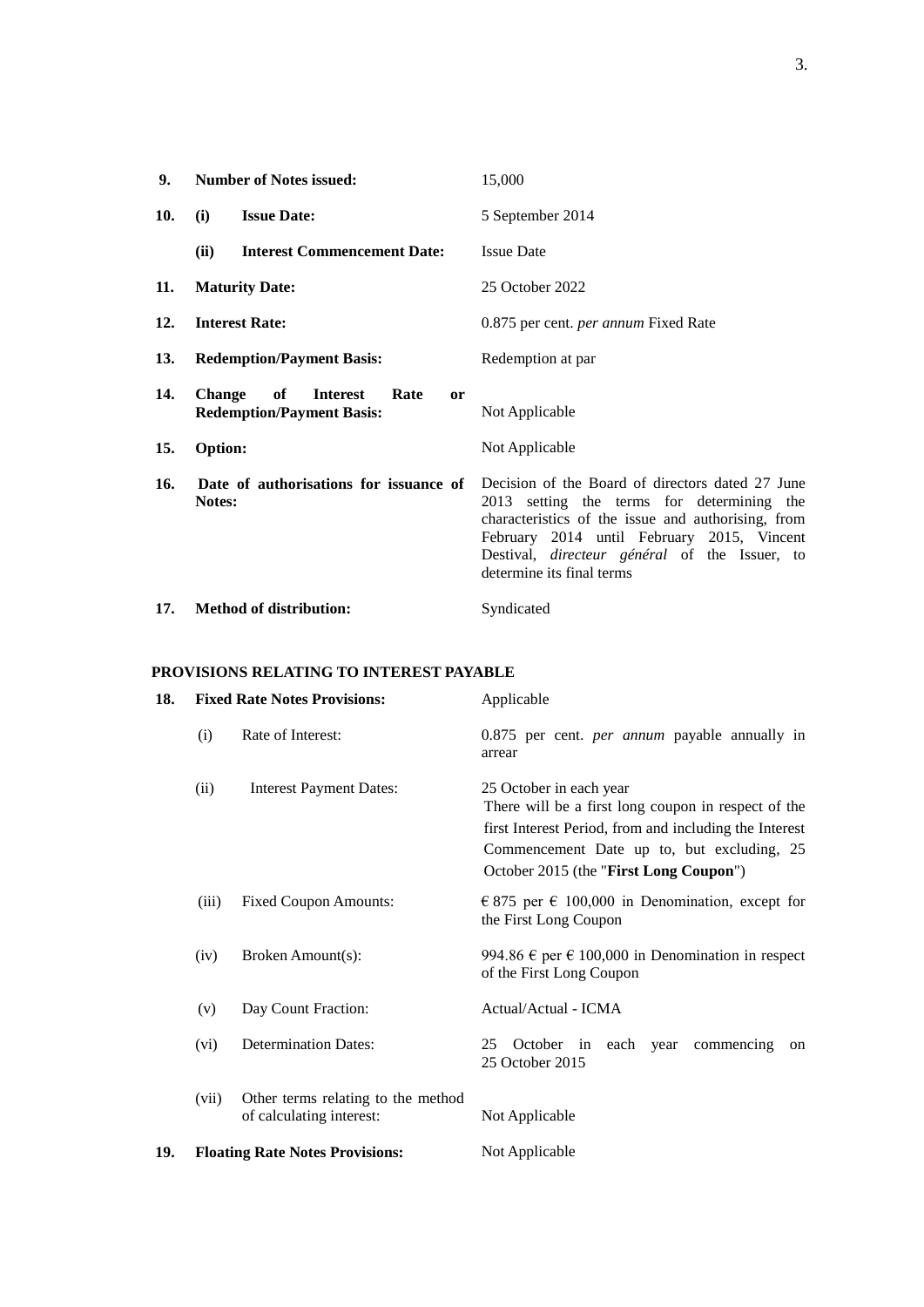| 20. | <b>Call Option:</b>                                                                                                                                                                                                                                                                                                                      | Not Applicable                                                                                                       |
|-----|------------------------------------------------------------------------------------------------------------------------------------------------------------------------------------------------------------------------------------------------------------------------------------------------------------------------------------------|----------------------------------------------------------------------------------------------------------------------|
| 21. | <b>Other Option:</b>                                                                                                                                                                                                                                                                                                                     | Not Applicable                                                                                                       |
| 22. | <b>Final Redemption Amount of each Note:</b>                                                                                                                                                                                                                                                                                             | € 100,000 per Note of € 100,000 Denomination                                                                         |
| 23. | <b>Early Redemption Amount:</b><br>Early Redemption Amount(s) of each Note<br>payable on redemption for taxation reasons<br>or on event of default or other early<br>and/or<br>method<br>redemption<br>the<br>of<br>calculating the same and/or any other<br>terms (if required or if different from that<br>set out in the Conditions): | As specified in Condition 7 of the Terms and<br>Conditions of the Base Prospectus                                    |
|     | <b>GENERAL PROVISIONS APPLICABLE TO THE NOTES</b>                                                                                                                                                                                                                                                                                        |                                                                                                                      |
| 24. | <b>Form of Notes:</b>                                                                                                                                                                                                                                                                                                                    |                                                                                                                      |
|     | Form of Notes:<br>(i)                                                                                                                                                                                                                                                                                                                    | Dematerialised Notes in bearer form (au<br><i>porteur</i> )                                                          |
|     | <b>Registration Agent:</b><br>(ii)                                                                                                                                                                                                                                                                                                       | Not Applicable                                                                                                       |
| 25. | <b>Financial</b><br>Centre(s)<br>other<br>special<br>or<br>provisions relating to payment dates for the<br>purposes of Condition 8(d):                                                                                                                                                                                                   | TARGET                                                                                                               |
| 26. | Redenomination,<br>renominalisation<br>reconventioning provisions:                                                                                                                                                                                                                                                                       | and<br>Not Applicable                                                                                                |
| 27. | <b>Consolidation provisions:</b>                                                                                                                                                                                                                                                                                                         | Not Applicable                                                                                                       |
| 28. | <b>Masse (Condition 12):</b>                                                                                                                                                                                                                                                                                                             | address<br>The<br>and<br>of<br>the<br>initial<br>name<br>Representative of the Masse are:                            |
|     |                                                                                                                                                                                                                                                                                                                                          | MASSQUOTE S.A.S.U.<br>RCS 529 065 880 Nanterre<br>7 bis rue de Neuilly<br>92110 Clichy<br>France<br>Mailing address: |
|     |                                                                                                                                                                                                                                                                                                                                          | 33, rue Anna Jacquin<br>92100 Boulogne Billancourt<br>France<br>represented by its Chairman                          |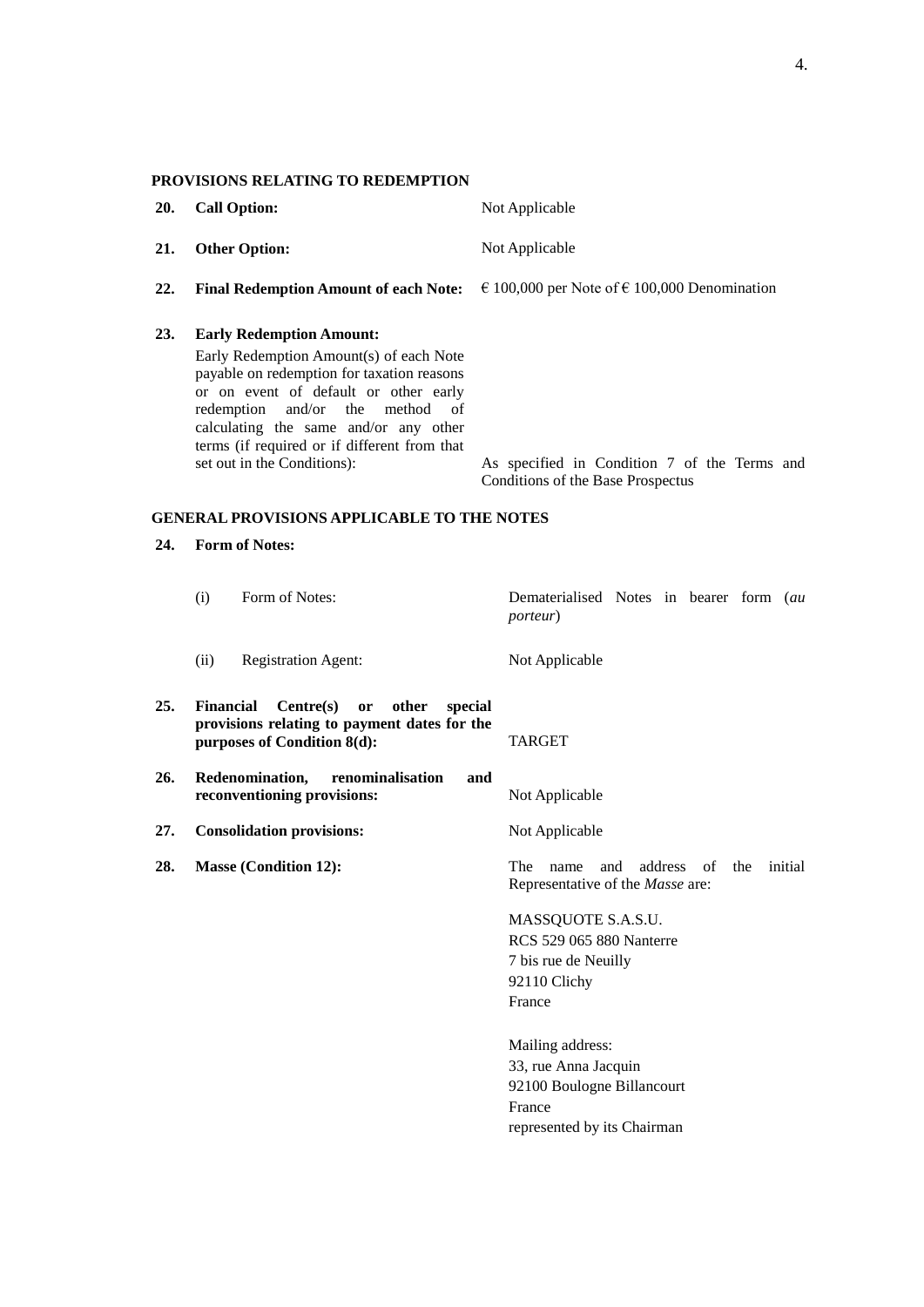|     |                     |                                      | The name and address of the alternate<br>Representative of the <i>Masse</i> are:                                                                                            |
|-----|---------------------|--------------------------------------|-----------------------------------------------------------------------------------------------------------------------------------------------------------------------------|
|     |                     |                                      | <b>Gilbert Labachotte</b><br>8 Boulevard Jourdan<br>75014 Paris<br>France                                                                                                   |
|     |                     |                                      | The Representative of the Masse will perceive<br>a remuneration of $\epsilon$ 450 <i>per annum</i> (excluding<br>VAT) with respect to its appointment as<br>Representative. |
| 29. |                     | Other final terms:                   | Not Applicable                                                                                                                                                              |
|     | <b>DISTRIBUTION</b> |                                      |                                                                                                                                                                             |
| 30. | (i)                 | If syndicated, names of Managers:    | <b>Joint Lead Managers</b><br><b>Barclays Bank PLC</b><br><b>BNP</b> Paribas<br>Deutsche Bank Aktiengesellschaft<br><b>Natixis</b>                                          |
|     |                     |                                      | <b>Co-Lead Manager</b><br>DZ BANK AG Deutsche Zentral-<br>Genossenschaftsbank, Frankfurt am Main                                                                            |
|     | (ii)                | <b>Stabilising Manager (if any):</b> | <b>Natixis</b>                                                                                                                                                              |
| 31. |                     | If non-syndicated, name of Dealer:   | Not Applicable                                                                                                                                                              |

#### **PURPOSE OF FINAL TERMS**

These Final Terms comprise the final terms required for issue and admission to trading on Euronext Paris of the Notes described herein pursuant to the Euro 26,000,000,000 Euro Medium Term Note Programme of UNEDIC.

### **RESPONSIBILITY**

The Issuer accepts responsibility for the information contained in these Final Terms.

Signed on behalf of UNEDIC:

By: ............................................

Duly authorised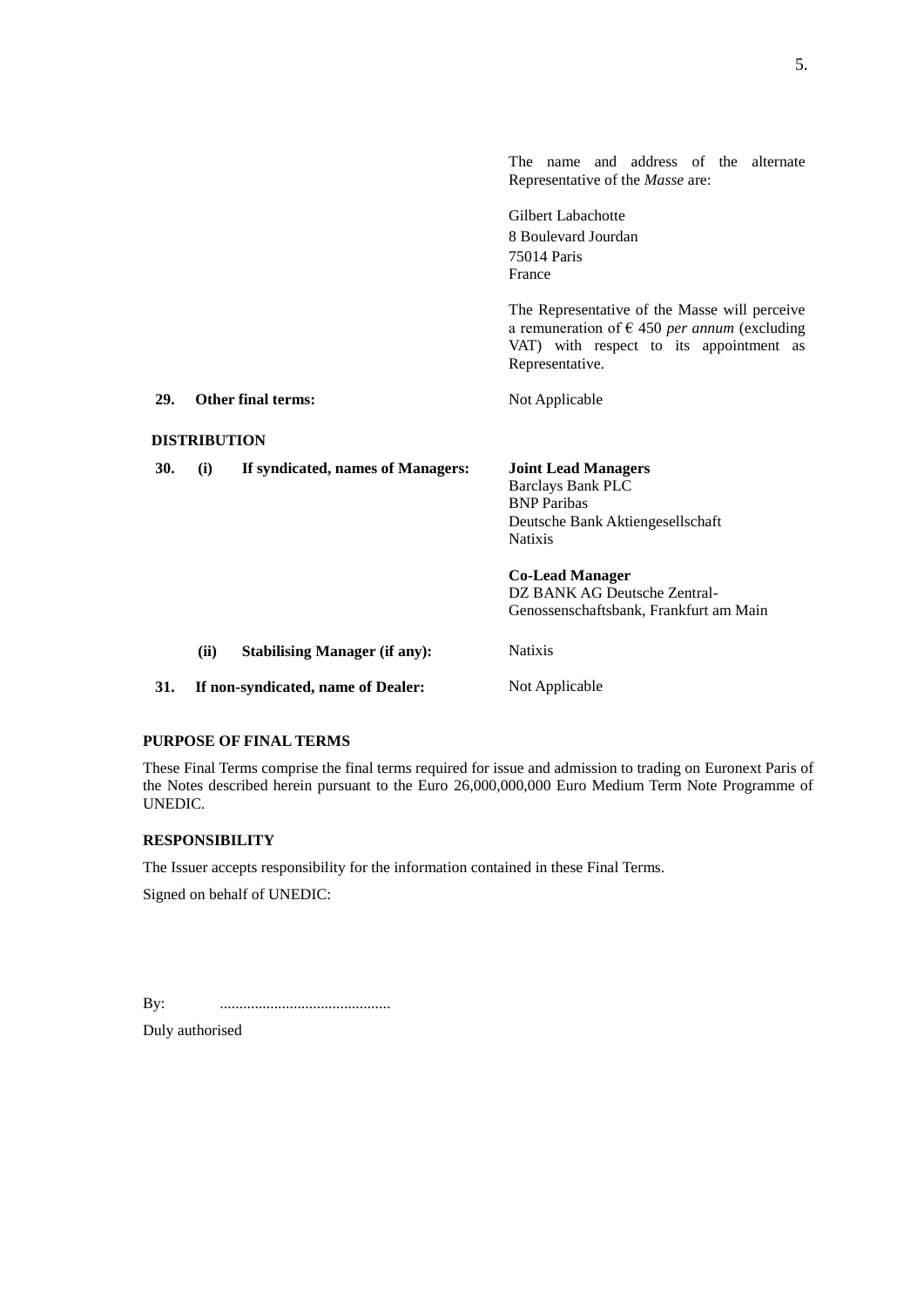#### **PART B – OTHER INFORMATION**

#### **1. ADMISSION TO TRADING**

**3.** 

| (i)            | (a) | Admission to trading:                                                                                                                                                                                                | Application has been made by the Issuer (or on its<br>behalf) for the Notes to be admitted to trading on<br>Euronext Paris with effect from 5 September 2014.       |
|----------------|-----|----------------------------------------------------------------------------------------------------------------------------------------------------------------------------------------------------------------------|---------------------------------------------------------------------------------------------------------------------------------------------------------------------|
|                | (b) | Regulated Markets or equivalent<br>which, to<br>markets<br>$\alpha$<br>the<br>knowledge of the Issuer, securities<br>of the same class of the Notes to<br>be admitted to trading are already<br>admitted to trading: | Not Applicable                                                                                                                                                      |
| (ii)           |     | Estimate of total expenses related to<br>admission to trading:                                                                                                                                                       | € 5,800                                                                                                                                                             |
| (iii)          |     | Additional<br>publication<br><b>Base</b><br>of<br>Prospectus and Final Terms:                                                                                                                                        | Not Applicable                                                                                                                                                      |
| <b>RATINGS</b> |     |                                                                                                                                                                                                                      |                                                                                                                                                                     |
| Ratings:       |     |                                                                                                                                                                                                                      | The Notes to be issued are expected to be rated by<br>Standard & Poor's Credit Market France SAS,<br>Moody's Investors Service Limited and Fitch's<br>France S.A.S: |
|                |     |                                                                                                                                                                                                                      | S & P: AA                                                                                                                                                           |
|                |     |                                                                                                                                                                                                                      | Moody's: Aa1                                                                                                                                                        |

Fitch: AA+

In accordance with Regulation (EC) No 1060/2009 dated 16 September 2009 of the European Parliament and of the Council, each of Standard & Poor's Credit Market France SAS, Moody's Investors Service Limited and Fitch France S.A.S. is included in the list of registered credit rating agencies published on the European Securities and Markets Authority's website.

#### **4. INTERESTS OF NATURAL AND LEGAL PERSONS INVOLVED IN THE ISSUE**

Save as discussed in "Subscription and Sale" of the Base Prospectus, so far as the Issuer is aware, no person involved in the offer of the Notes has an interest material to the offer.

# **5. REASONS FOR THE OFFER**

Reasons for the offer: See "Use of Proceeds" wording in Base Prospectus.